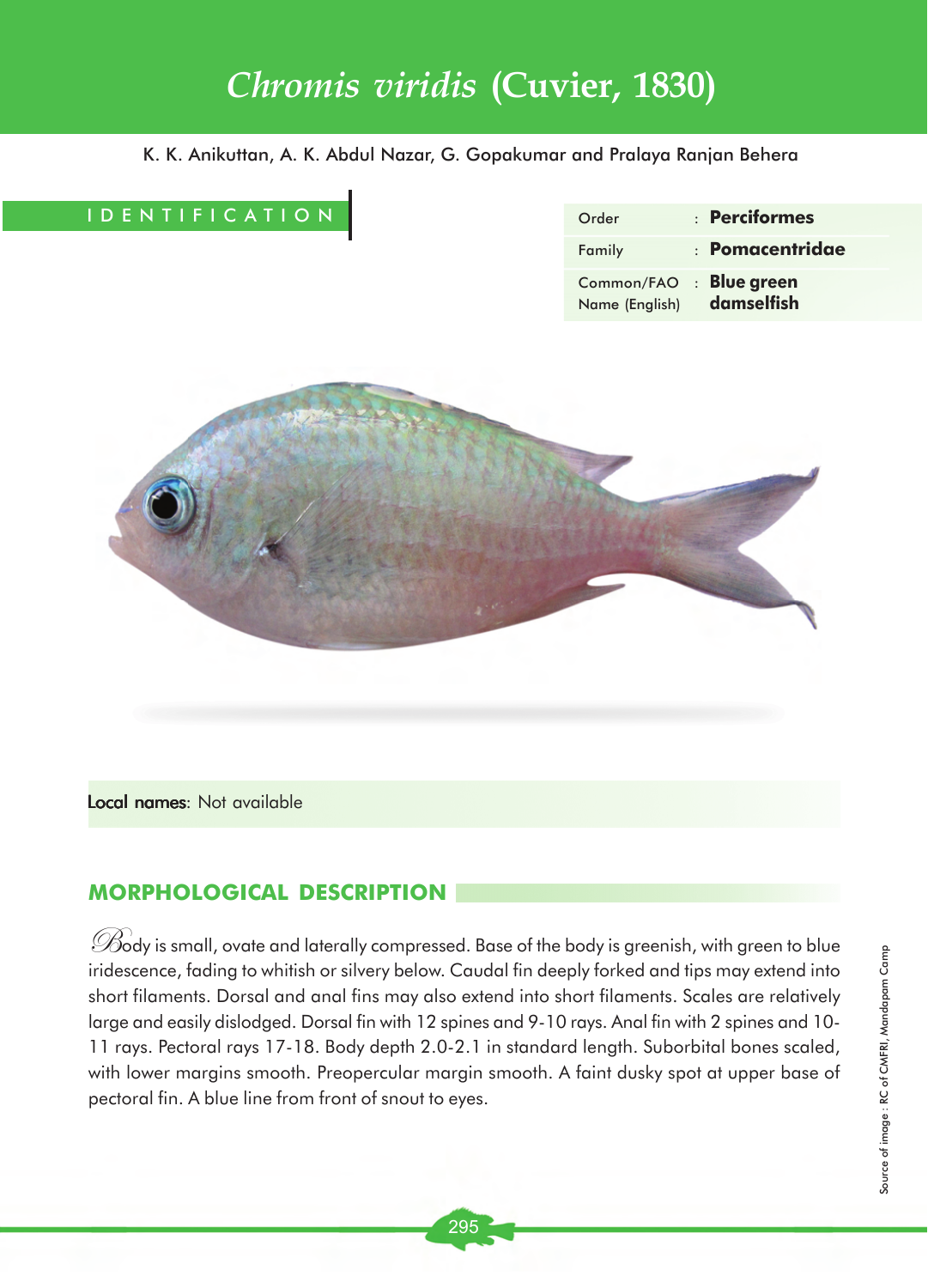

# PROFILE

# **GEOGRAPHICAL DISTRIBUTION**

 $\mathscr{S}$ ne species is distributed in Indo-Pacific region from east coast of Africa to the Line Islands and Tuamotu Archipelago; north to Ryukyu Islands, south to the Great Barrier Reef and New Caledonia. It has also been reported from Indian waters.

# **HABITAT AND BIOLOGY**

 $\mathscr{S}$ he species is marine, reef-associated and non-migratory and common in shallow lagoon reefs at depths of 1.5-12 m. Adults are found in large aggregations above thickets of branching Acropora corals in sheltered areas such as subtidal reef flats and lagoons, whereas juveniles are closely tied to individual coral heads. It exhibits dioecism. Males and females are of the same colour and size, yet differences are seen when the males change to a more yellow colour during spawning. Breeding happens on sand and rubble. The nests for laying eggs are prepared by males and each nest may be used by more than one female. Eggs are demersal and adhere to the substrate. It shows external fertilization. Males guard the nest and ventilate the fertilized eggs with their caudal fins. Eggs hatch out in 2 to 3 days. Males also feed on eggs which do not hatch.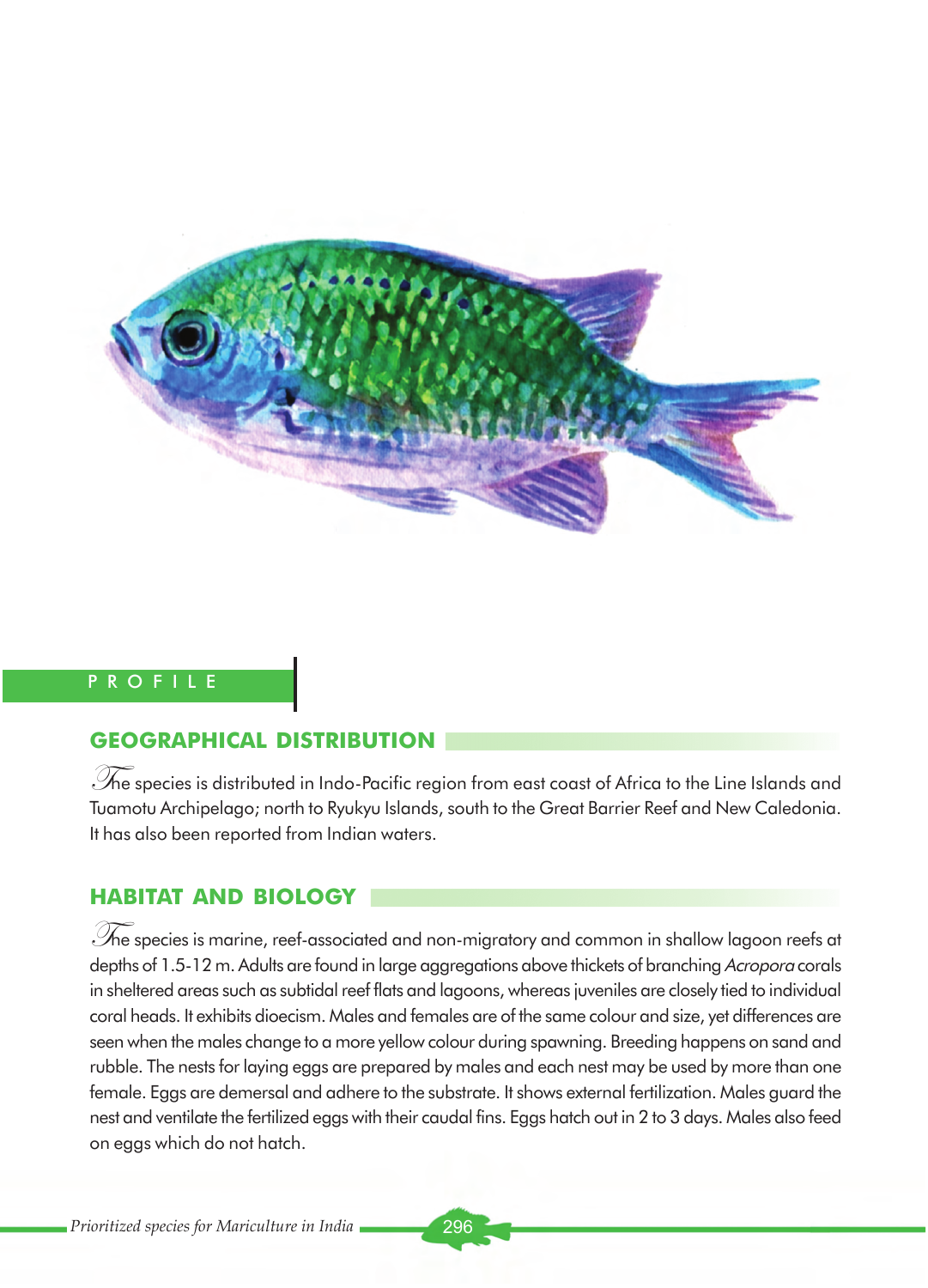# P R O D U C T I O N S Y S T E M

#### **BREEDING IN CAPTIVE CONDITIONS**

Broodstock development, breeding and seed production was achieved by researchers of Mandapam R. C. of CMFRI. The broodstock development was carried out in 2 t FRP tanks fitted with biological filter. The fishes matured at 8-9 cm. During broodstock development the fish were fed boiled and finely chopped clam meat, squid meat, earth worm and adult Artemia. The excess feed and faecal matter was removed and about 25 % water was exchanged daily.

 $\mathscr{D}\!\!\mathscr{N}$ ring experiments at CMFRI, Kochi the average frequency of spawning was 5 times per month. This species is a community egg layer where one male can mate with several females. The male drives each female to the suitable substrate to lay eggs and then the male fertilize it. This is done multiple times with each female till all eggs are spawned. The eggs were oval shaped and average length was 502 µm. Total number of eggs per spawning ranged from 1,300-1,500. The eggs are adhesive and in an aquarium, glass is generally the most suitable substrate. Once spawning is over the male guards the eggs against predators till the eggs hatch out in 3-4 days time.

### **LARVAL REARING**

 $\mathscr Q$ arvae were altricial type with no mouth opening at the time of hatching. The average length of newly hatched larvae was 2.25 mm. The larvae were transferred to 5 t capacity round FRP tanks in which cultures of calanoid copepod, Pseudodiaptomus serricaudatus and the harpacticoid copepod, Euterpina acutifrons were maintained in green water produced by adding Nannochloropsis sp. culture. Mouth opening formed on the second day of hatching and the gape measured around 190  $\mu$ m. Larvae started feeding on copepod nauplii from the third day of hatching. From the 32<sup>nd</sup> day of larval rearing, freshly hatched Artemia nauplii were supplemented. Metamorphosis started from  $30<sup>th</sup>$  day and was completed by 49<sup>th</sup> day. The average survival rate was about 5 %.

#### **FOOD AND FEEDING HABITS**

 $\mathscr A$  feeds on phytoplankton in the wild, but accepts all foods in captivity. It eats most meaty foods of suitable size as well as flakes or pelleted feeds. There are reports of it feeding on red algae. In captivity, broodstock were fed with boiled and finely chopped clam meat, squid meat, earth worm and adult Artemia.

## **GROWTH RATE**

 $\mathscr A$  is a relatively fast growing fish, attaining its maximum size of 10 cm within approximately 12-18 months.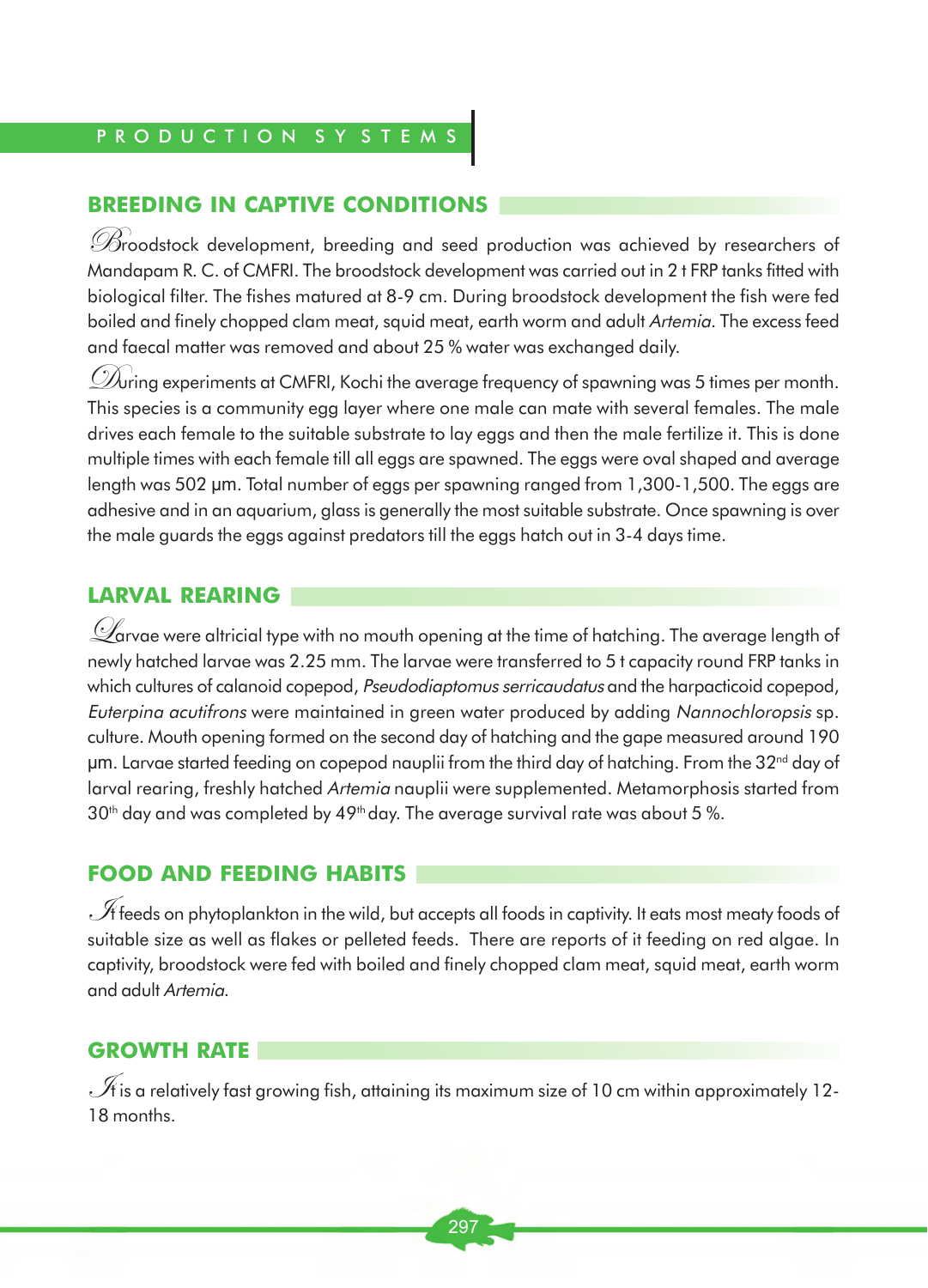# **DISEASES AND CONTROL MEASURES**

The disease affecting Chromis viridis and their control measures are given below.

| Disease/causative agent   | Control measures                                                                                                                                         |
|---------------------------|----------------------------------------------------------------------------------------------------------------------------------------------------------|
| <b>Bacterial diseases</b> |                                                                                                                                                          |
| <b>Fish tuberculosis</b>  | Kanamycin or Streptomycin (2 g/100 I for several<br>days) followed by 25-40 % water change; Isoniazid or<br>Rifampin (0.25-0.5 g/100 g food for 14 days) |
| Fin rot                   | Phenoxethol, Acriflavine, Tetracycline (3-4 g/100 I for<br>2-3 days) followed by water change                                                            |
| Pop-eye disease           | Tetracycline                                                                                                                                             |

# PRODUCTION, MARKET AND TRADE

#### **PRODUCTION**

 $\mathcal{I}$  formation not available

# **MARKET AND TRADE**

 $\mathscr G$ hromis viridis is an excellent marine aquarium fish and is in good demand in the international market. It is the highest imported fish in India from the Philippines, in terms of volume, with around 5,50,000 fish annually.

# CHALLENGES TO MARICULTURE

 $\mathscr A$ though spawning and hatching have been achieved in captivity, the major obstacle to successful mariculture of the species is poor survival of the larval stages. This is mainly due to small mouth gape of the first feeding larvae. Thus the effort has to be initiated to search a suitable feed and develop the technology for their production.

# FUTURE PROSPECTS

 $\mathscr{\widetilde{M}}$ e techniques for broodstock development, breeding and seed production is developed, which can be scaled up for commercial level production. Mass scale hatchery production can pave way for a sustainable marine ornamental fish trade in the near future, which will help in enhancing the economic status of the farmer as well as aquaculture production of the species.